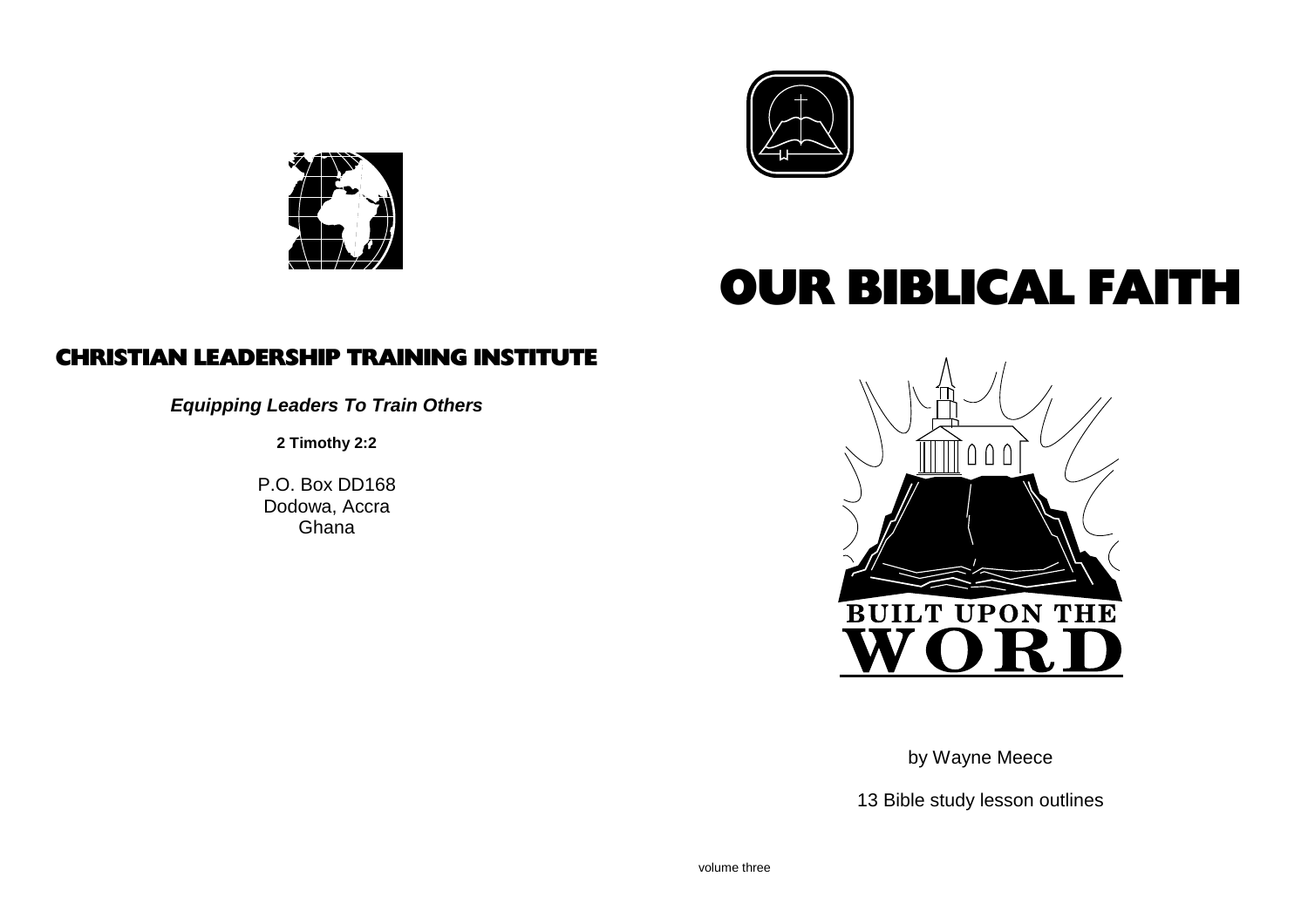### OUR BIBLICAL FAITH

#### **LIST OF LESSONS**

| lesson title                           | page |
|----------------------------------------|------|
| <b>GOD REVEALS HIMSELF</b>             |      |
| LESSON ONE: GOD REVEALED IN CREATION   |      |
| LESSON TWO: GOD REVEALED IN CHRIST     | 2    |
| LESSON THREE: GOD'S INDWELLING SPIRIT  |      |
| LESSON FOUR: GOD'S INSPIRED WORD       | ี    |
| <b>GOD'S PLAN OF SALVATION</b>         |      |
| LESSON FIVE: THE PROBLEM - SIN         |      |
| LESSON SIX: HOW TO BE SAVED - part 1   | 9    |
| LESSON SEVEN: HOW TO BE SAVED - part 2 | 10   |
| LESSON EIGHT: NEW PEOPLE IN CHRIST     | 12   |

#### **GOD RELATES TO HIS PEOPLE**

| 14                                               |
|--------------------------------------------------|
| 16                                               |
| 17                                               |
| 19                                               |
| 21                                               |
| LESSON ELEVEN: THE NEW TESTAMENT CHURCH - part 2 |